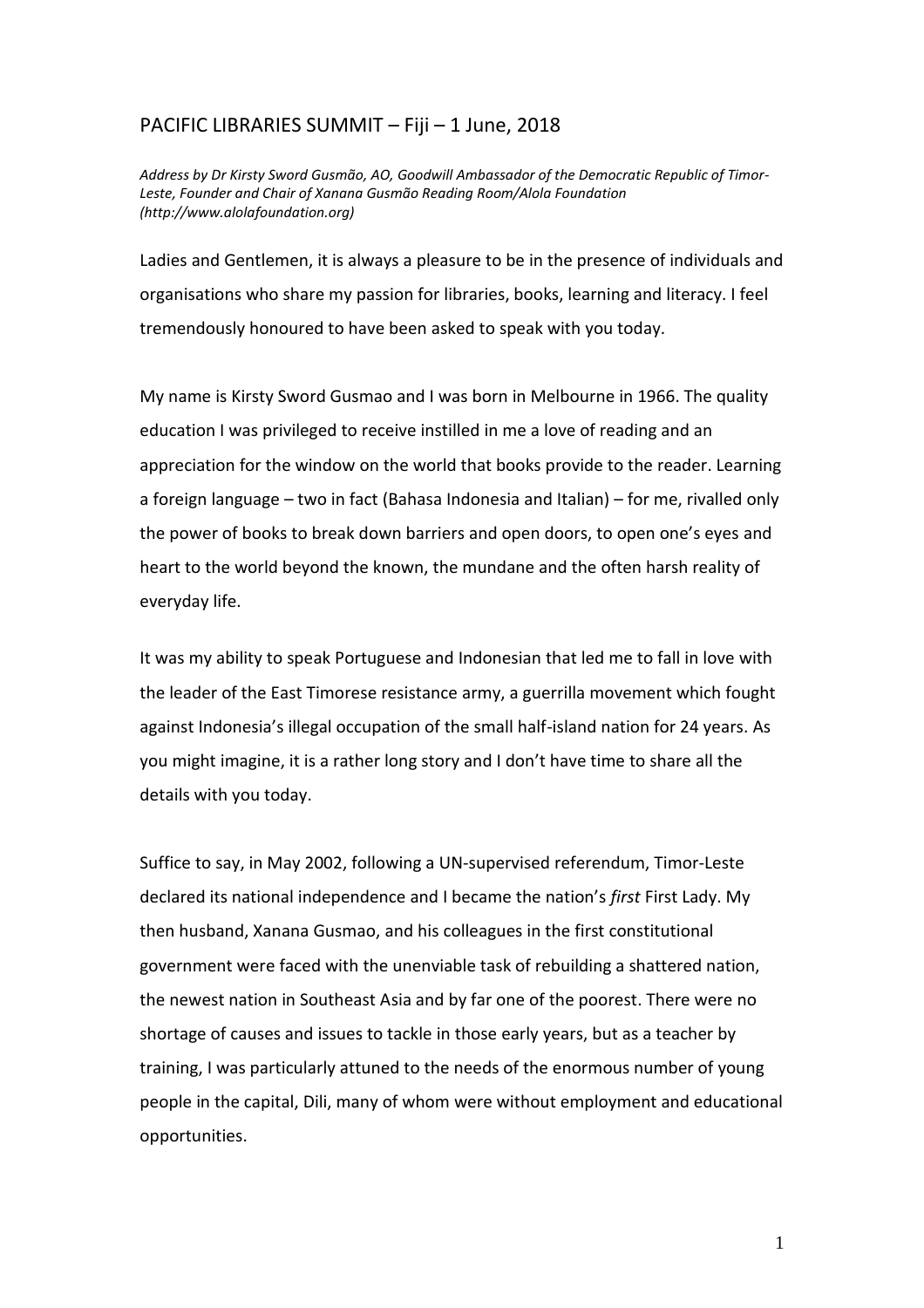After the independence referendum in 1999, close to 80% of public and private infrastructure was destroyed and this included many schools and the country's only public university. So I decided to set up a library. Knowing that libraries were scarce in Indonesian times and that Timorese culture embraces oral rather than written expression, I opted to call the old Portuguese colonial building I found for my project a "reading room" rather than a library. And so in June 2000, the Xanana Gusmao Reading Room was born quite literally from of the ashes of destruction, violence and trauma. Its mission is to provide the young people and children of Timor-Leste with a safe space in which to celebrate their unique culture and national identity, to stimulate a love of reading and foster a culture of tolerance and understanding which are the foundations of Peace". On the average week, some 500 young people walk through the doors of the Reading Room to read, study, conduct research, attend discussion groups and training courses and to access the free internet café. It is perhaps not surprising that it is a popular and well-patronised space given that 80% of schools across Timor-Leste do not have a library and community libraries are still few and far between. I am delighted that the Manager of the Reading Room, Gaspar Freitas, is here with us in Fiji today and has had the great privilege to learn to lead and advocate for libraries as a participant in INELI Oceania's Cohort 2.

Timor-Leste does not yet have a National Library although one is due to be inaugurated in 2019.

The Reading Room has contributed greatly to achieving the government's strategic goals in relation to education, literacy & social inclusion, but the challenges are quite immense and I know that Timor-Leste shares much in common with other nations in the Asia Pacific region in terms of impediments to achieving quality education and improved rates of literacy.

These relate to but are not limited to the legacy of centuries of colonial rule, neglect of universal, public education in favour of a school system created to benefit a small elite, poverty, the denial of language rights for the speakers of minority languages in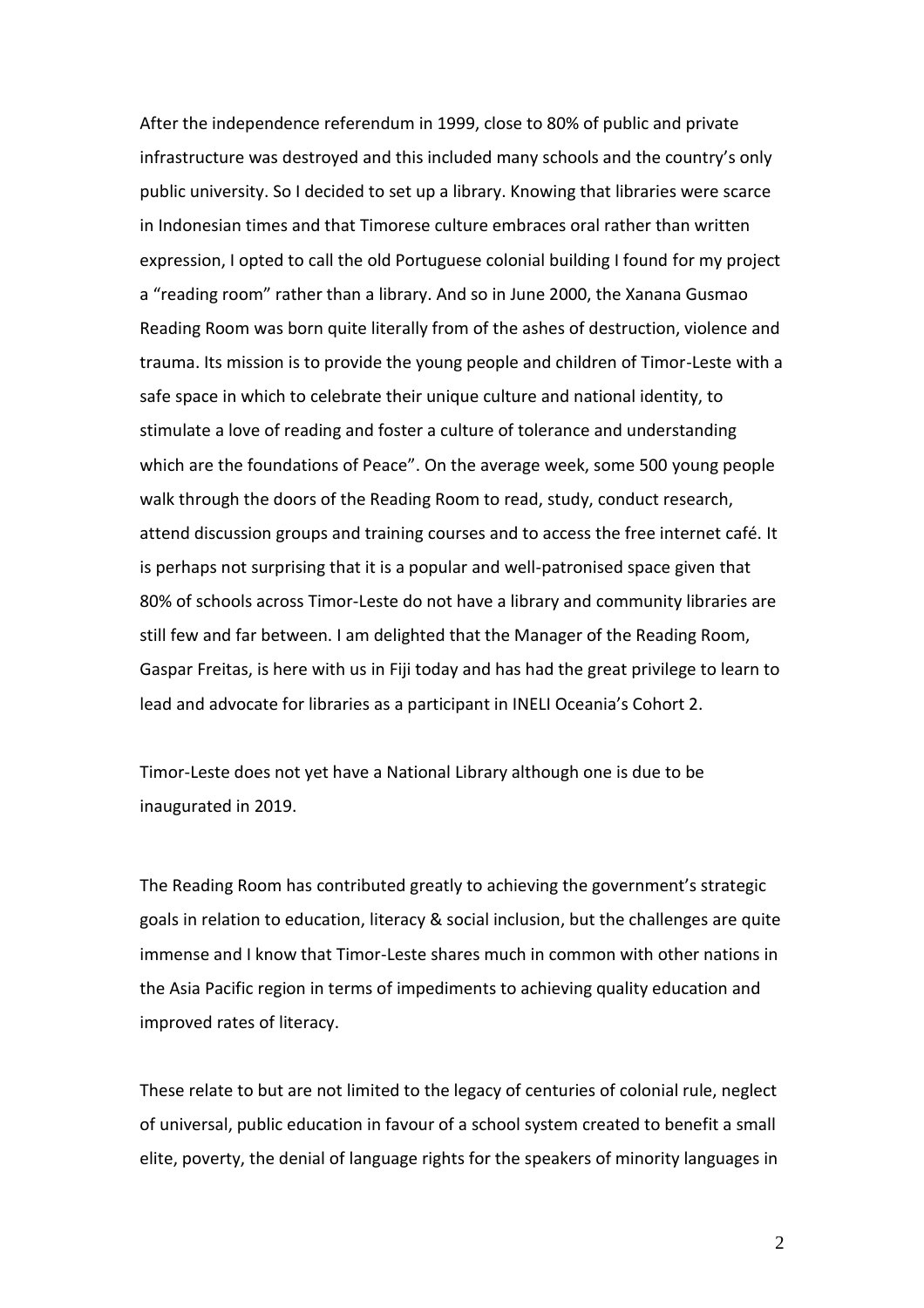a multilingual society, lack of availability of books in general and in particular in languages accessible to the general population.

I'd like to hone in on the importance of promotion of local languages in education and in libraries. I believe it is the key to improving education quality, educational outcomes, literacy rates, sustainable development and cultural resilience. Timor-Leste has two official languages, Portuguese, the language of the former coloniser and Tetum, the lingua franca among some 17 local languages spoken across the country. I guess it's one of the legacies of colonialism that the language of the former colonial power is too often given precedence over indigenous ones and thought to offer education benefits, a smoother pathway to higher education opportunities and better guarantees of future employment etc. In Timor-Leste's case the language in education space has been a hotly contested one, with government elites arguing that Portuguese should be the principal language of instruction in school, and Tetun serving as an auxiliary language. As the first Chair of the Timor-Leste National Commission for UNESCO, I and education professionals from across the country argued for a role for Timor-Leste's local languages in the early years of primary education, with a gradual progression to Portuguese and other important international and regional languages, including English and Bahasa Indonesia. We were concerned with the results of the World Banks' Early Grade Reading Assessment conducted in 2009 which showed that only about 30% of Grade 3 students were able to read a single line of text in either Tetum or Portuguese.

Both the Timor-Leste National Commission for UNESCO and my women's NGO, the Alola Foundation, have been strong advocates of the use of local languages in the education system and have produced dozens of books and teaching resources in at least 3 of the country's local languages, putting the lie to the argument that these languages are purely oral ones and cannot be used in a written form. The results of the National Commission's evaluation of its mother tongue based multilingual education pilot program, published last year, is a resounding testament to the superiority of the use of mother tongues in the acquisition of early literacy. The evaluation showed that the use of a student's home language accelerates children's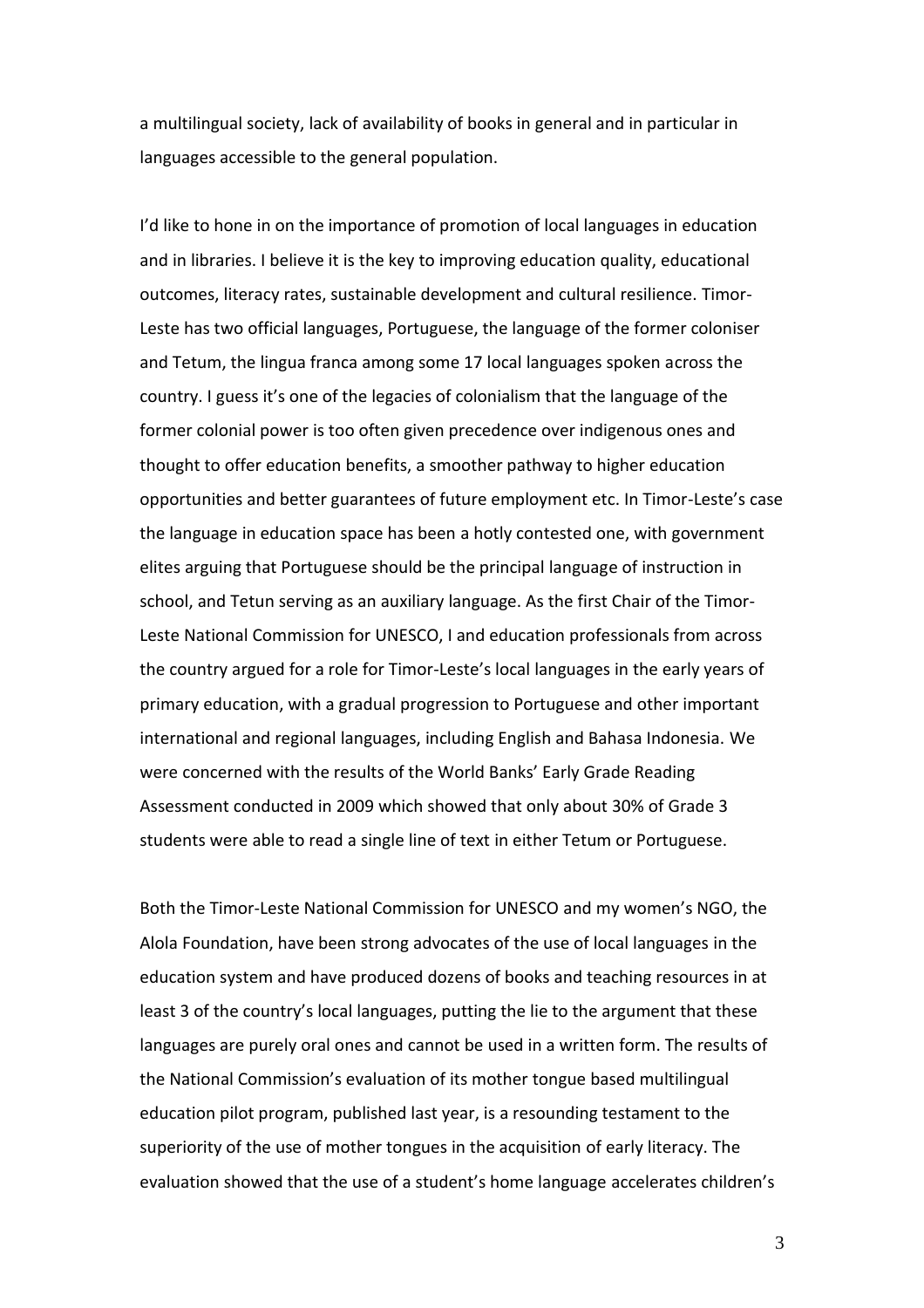educational development by 1.5 to 2 years. Especially important is the difference observed in the category Reading Comprehension as this is the fundamental objective of reading instruction—learning to read. In this category, we observe that the average level of reading comprehension in the mother tongue program is close to three times as great as that of the standard public schools which rely upon Tetun and Portuguese as languages of instruction.

The XG RR is proud to showcase a vast collection of books in Tetun, a language which has grown dramatically in written use since independence, and a range of other local languages. It cooperates with other NGOs to encourage the production of works of fiction in Tetun with a view to making the world of literature more accessible to Timor-Leste's young people and to elevating the status of those engaged in literature and literary production. I believe that libraries have a vital role to play in cultural revitalisation and in fostering pride in indigenous cultural expression. In the coming year or so, the XGRR hopes to acquire sponsorship for a revival of the 2010 National Languages Literature Competition which 8 years ago encouraged budding writers from across the country to contribute works of fiction and non-fiction in the languages of their ancestors. This exercise resulted in some 600 entries from citizens ranging in age from 6 to 80!

In addition to providing a vital and accessible library service to the people of Timor-Leste, the XGRR has been leading social change by bravely hosting two years in a row activities honouring the rights of the country's LGBTIQ community, including Timor-Leste's first Gay Pride parade in 2016. Working together with a local youth group, *Hatutan*, and with the support of the Prime Minister, the Reading Room facilitated public discussion groups with youth on the issue of gay rights and has recently formalised a partnership with *Hatutan* to continue to promote diversity and tolerance as fundamental values of a democratic and informed society and pillars of the Reading Room's own mission and vision. This has been no mean feat in a traditionally very Catholic and conservative country, and I applaud Maun Gaspar's leadership in embracing this challenge.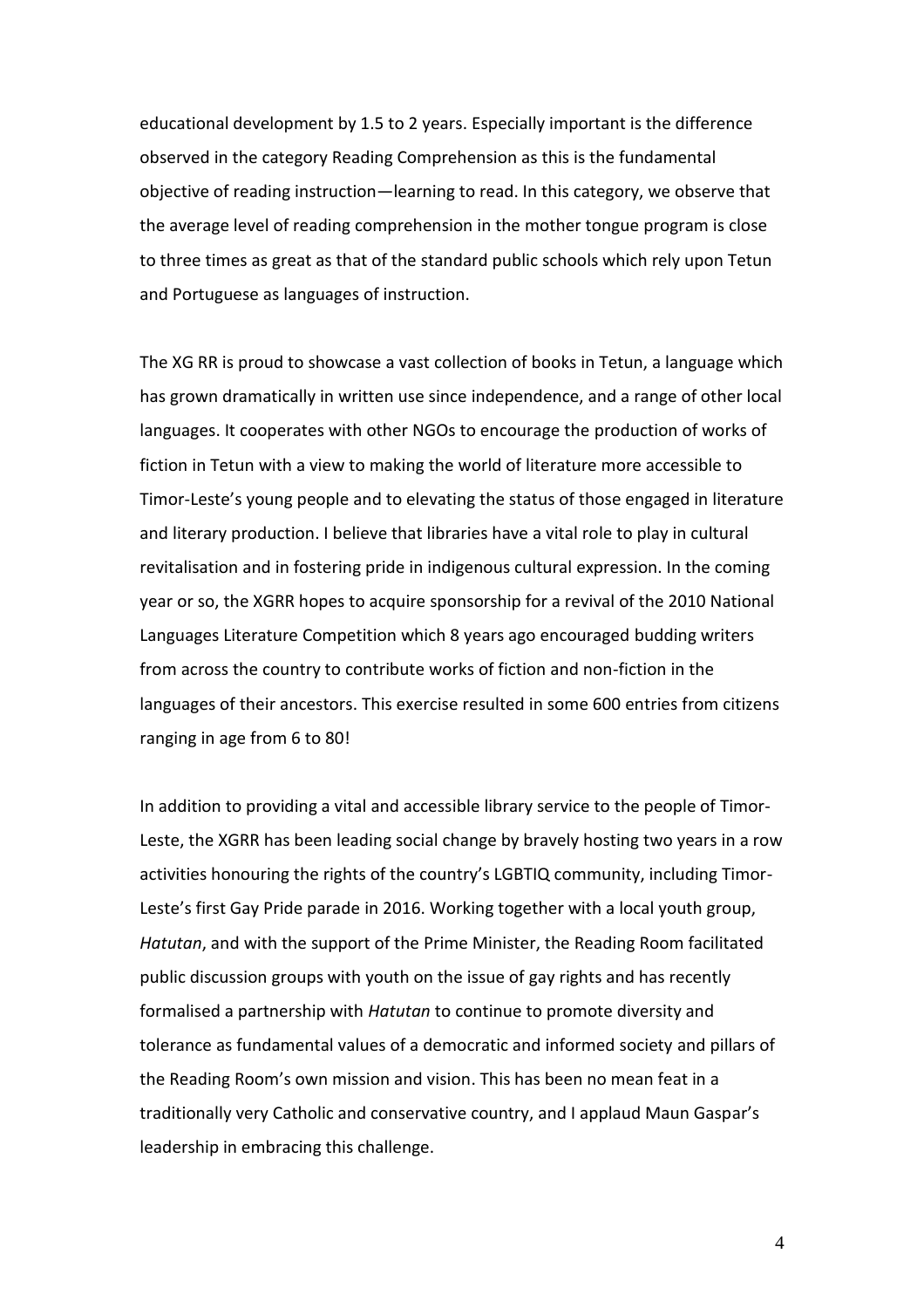As I mentioned earlier, community libraries exist in only certain district capitals. In some of the more remote parts of the country, books are a rarity and regarded with awe. Often where schools do have access to a small tub of readers, teachers will be reluctant to share them with the children for fear that they will be ripped or soiled. In my travels around the country in my capacity as Goodwill Ambassador for Education, I would often find myself hauling armfuls of books out of dusty locked cupboards and standing back with satisfaction to see a classroom full of children in raptures over their books and reading.

The Alola Foundation, my women's NGO established in 2001, has concluded that if children can't make it to a library, take the library to them!

The Foundation has two mobile libraries, including one with four-wheel drive capabilities that enable it to reach the farthest flung areas of the country. Over the period 2012 to 2017, over 54,000 children aged 6 to 9 years have accessed books and reading sessions made available through the mobile libraries, with an average 52% improvement in reading levels recorded.

Timor-Leste is one of the youngest countries in the world with 74 per cent of the population aged under 35, making it the second youngest nation in the Asia-Pacific region after Afghanistan and the 15<sup>th</sup> youngest globally.

Consequently, young people have the potential to play an extremely important role in the country's achievement of its future development aspirations. I believe that a quality basic education built on a national curriculum which recognises the importance of local languages, history, culture and day-to-day reality is vital to the achievement of this goal. And it is an ambitious goal which can not be achieved by education authorities alone. It is my hope that the new government to be sworn in in Dili in the coming weeks will recognise libraries such as the XG Reading Room and the many other community libraries scattered across the country as important partners in development and invest in better resourcing and training. It is an